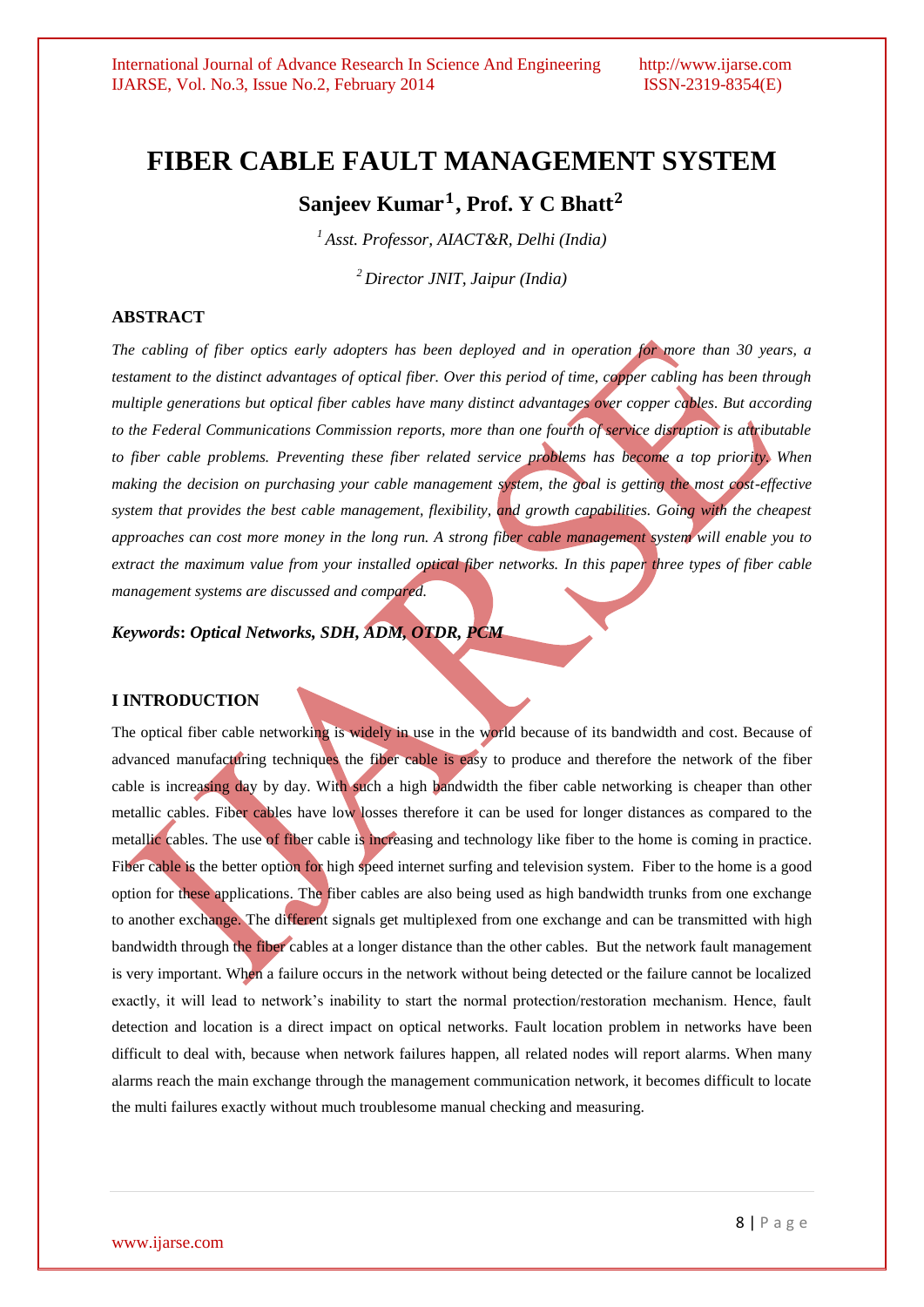## **1.1 SDH Network Elements**

- SDH Regenerator
- Line Terminal Mux (LTM)
- Add Drop Mux (ADM)



Having introduced you to the concept of an SDH Network, lets now take a look at the network "building blocks" and how they are configured. These network elements are now all defined in CCITT standards and provide multiplexing or switching functions.

Line Terminal Multiplexers – can accept a number of tributary signals and multiplex them to the appropriate optical SDH at carrier, i.e. STM–1, STM–4 or STM–16. The input tributaries can either be existing PDH signals such as 2, 34 and 140 Mb/s or lower rate SDH signals. LTMs form the main gateway from the PDH network to the SDH.

Add–drop Multiplexers – a particular type of multiplexer designed to operate in a through mode fashion. Within the ADM, it is possible to add channels to, or drop channels from the "through" signal. ADMs are generally available at the STM–1 and STM–4 interface rates and signals, i.e. 2, 34 or 134 Mb/s. The ADM function is one of the major advantages resulting from the SDH since the similar function within a PDH network, required banks of hardwired back–back terminals.

Synchronous DXC – these devices will form the cornerstone of the new synchronous digital hierarchy. They can function as semi–permanent switches for transmission channels and can switch at any level from 64 kb/s up to STM–1. Generally, such devices have interfaces at STM–1 or STM–4. The DXC can be rapidly reconfigured under software control, to provide digital leased lines and other services of varying bandwidth.

## **II TRANSPORT OF ASYNCHRONOUS 2048 KBPS TRIBUTARIES ON STM–1 FRAME**

STM–1 frame can provide transport of 140 Mbps, 34 Mbps and 2048 Kbps tributaries. In this handout, we discuss mapping of asynchronous 2048 Kbps tributaries on STM–1 frame. Asynchronous here implies that the clocks of the tributaries are not synchronized to the clock of the SDH system.

## **2.1 Alternatives for Mapping 2048 Kbps Tributary on STM–1 Frame**

There are two alternatives for transporting 2048 Kbps tributary on STM–1 frame. The first alternative is via VC–4 and the second is via VC–3 as shown in Figure.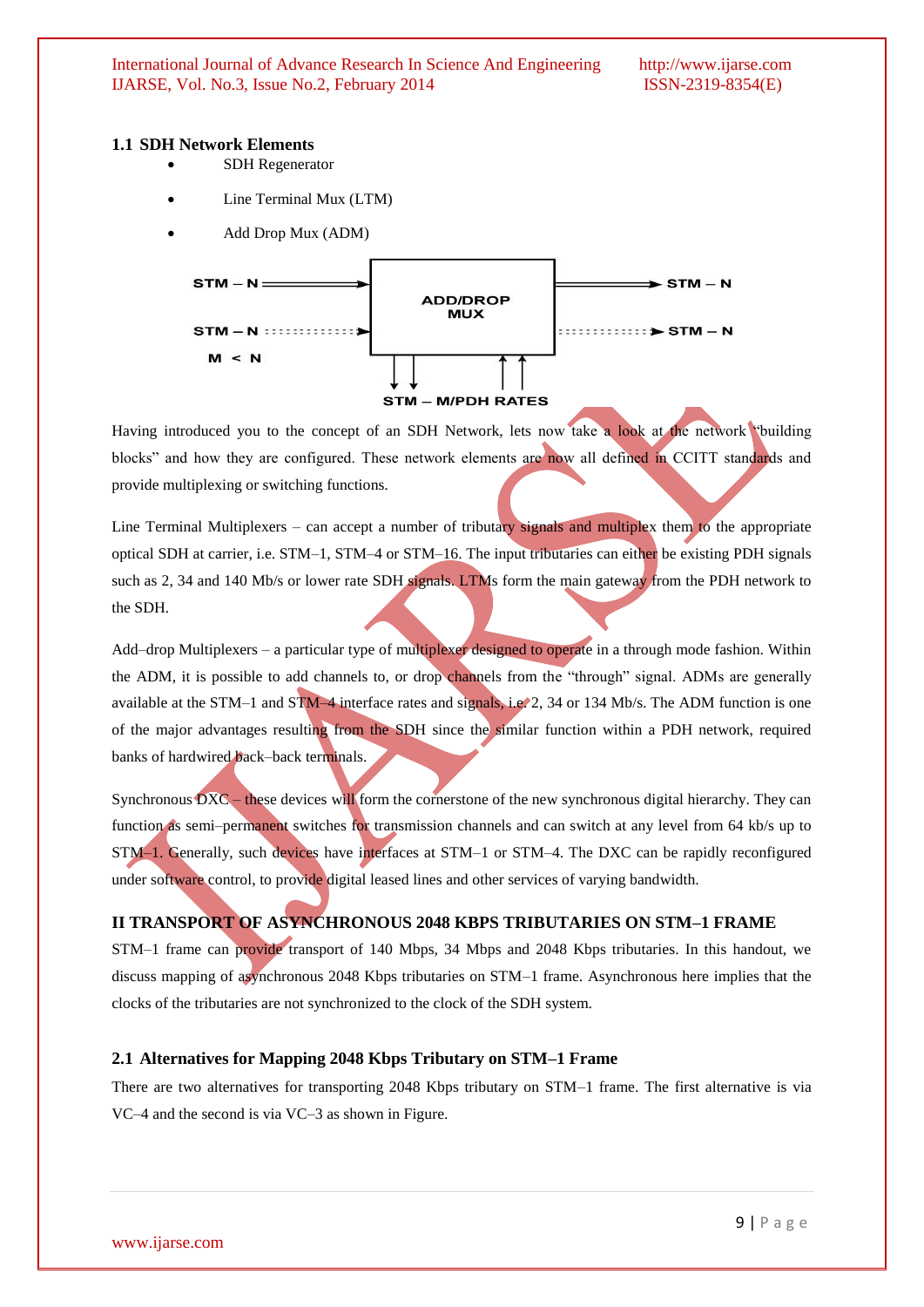

In this handout, we will describe the processes enclosed within dotted lines. Note that up to TUG–2 the processes are common for both the alternatives.

#### **2.2 Asynchronous Mapping of 2048 Kbps Tributary into VC–12**

One 2048 Kbps tributary can be mapped into a VC–12. Steps involved. C–12 container is formed first by inserting justification and fixed stuff bytes. Justification makes the information bit stream bit and byte synchronous to the SDH environment.

#### **Types of faults in fibre cable:**

- 1. Fibre Break
- 2. Fibre loss
- 3. Faults in OLT cards
- 4. Connecter faults

How to find the faults and their removal

- 1. With OTDR and Splicing: Sometimes fibre break occurs and the break can be identified with the use of OTDR. To remove these types of faults splicing is done.
- 2. Power meter and change fibre: During maintenance the Rx and Tx fibre may change. This type of fault can be solved with the help of Power meter.
	- Power meter and change OLT card: Sometimes OLT card may be faulty. This can be find out with the help of power meter. Then in this case we have to change OLT card.
		- Power meter and change the connector: If the connector is faulty then replace it with another connector. This can be done with the help of Power Meter.

## **III EXPERIMENTAL SET UP**

In this experiment the ring topology is used in an optical network. There are four stations as shown in the diagram and at each station there is one are STM-1 ADM. At the main station all 63 PCMs dropped. These dropped PCMs are connected to the higher level of STM system. But all 63 PCMs are not in working condition. Some of the PCMs can be used for the maintenance purpose. The remaining three sub stations can add or drop maximum of 63 PCMs. In this experiment 15 PCMs have been dropped at each substation. Therefore total 60 PCMs are in use. Each ADM is configured as per the requirement of the station. In an add/drop multiplexers (ADM) lower bit rate synchronous signals can be extracted from or inserted into high speed SDH bit streams by means of ADMs. This feature makes it possible to set up ring structures, which have the advantage that automatic back-up path switching is possible using elements in the ring in the event of a fault.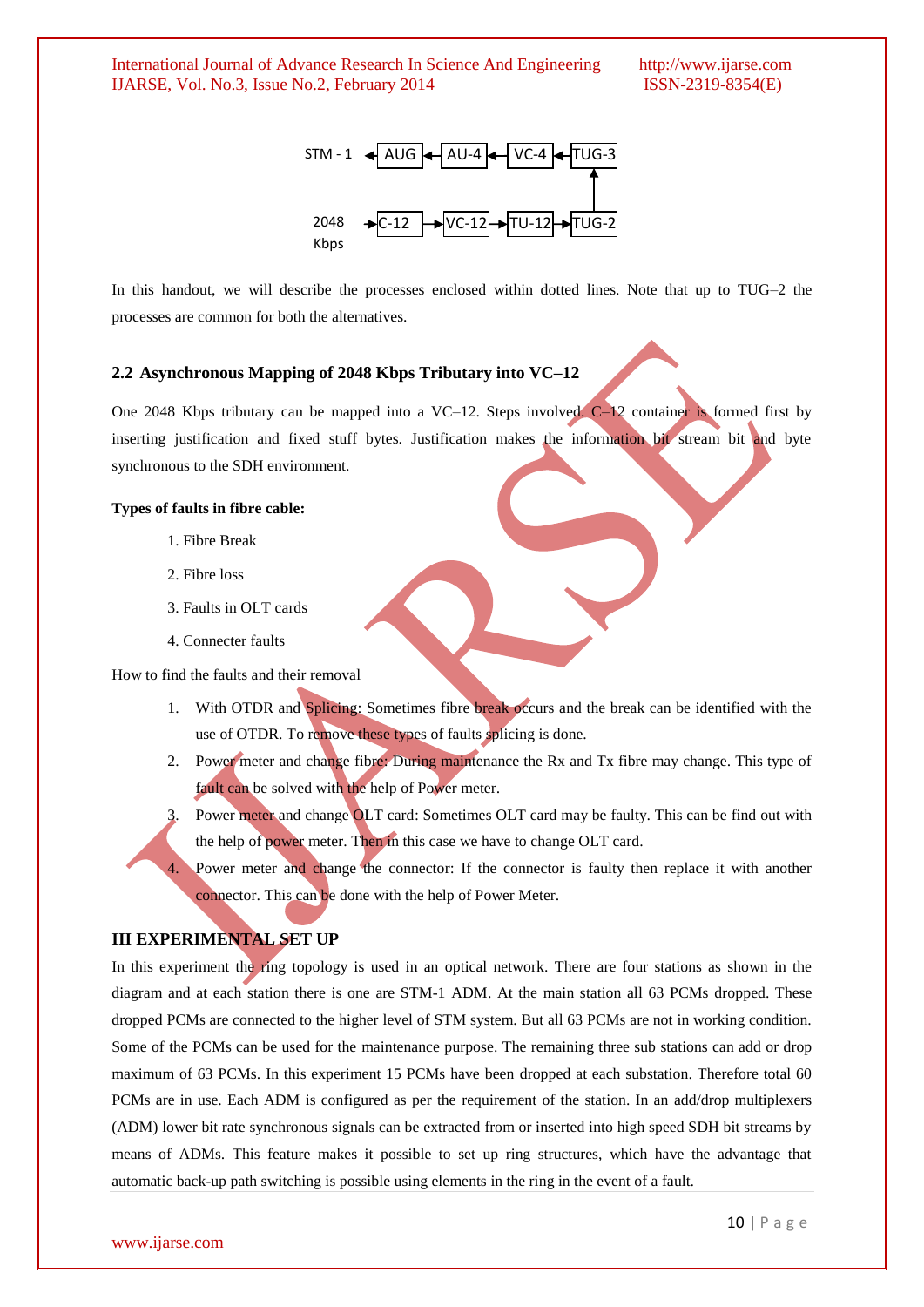

In this network structure, connections between network elements are bi-directional. The overall capacity of the network can be split up for several paths each with one bi-directional working line, while for unidirectional rings, an entire virtual ring is required for each path. If a fault occurs between neighbouring elements A and B, network element B triggers protection switching and controls network element A by means of the K1 and K2 bytes in the SOH.

Even greater protection is provided by bi-directional rings with 4 fibres. Each pair of fibres transports working and protection channels. This results in 1:1 protection, i.e. 100 % redundancy. This improved protection is coupled with relatively high costs.



There are three methods of the fibre cable fault management have been studied.

**3.1 First Case (A1):** All the SDH network elements mentioned so far are software-controlled. This means that they can be monitored and remotely controlled, one of the most important features of SDH. The Network Management System interface (NMS Interface) provides a CSMA/CD based LAN transceiver of an Ethernet link. This is available as an RJ-45 connector on the PXAT. The Ethernet address is available in the non-volatile memory on the PXAT. The NMS interface physical layer is completely implemented in hardware. The physical layer device provides clock recovery, bit timing, equalization and a "Jabber" circuit. The Media Access Control (MAC) function is implemented in software available as part of the microcontroller. "Jabber" circuitry ensures that the transmitter does not hold up the interface for more than a full frame of data. Two LEDs are used to indicate link status of the connector.

The following diagram shows IP addresses given to the nodes

The status of the fibre can be known from the system by logging each ADM. The above diagram shows that first the Laptop or PC is set with some IP addresses and then only system login is possible. Once we know about the fault in fibre cable then we should use OTDR or power meter to find location/nature of the fault.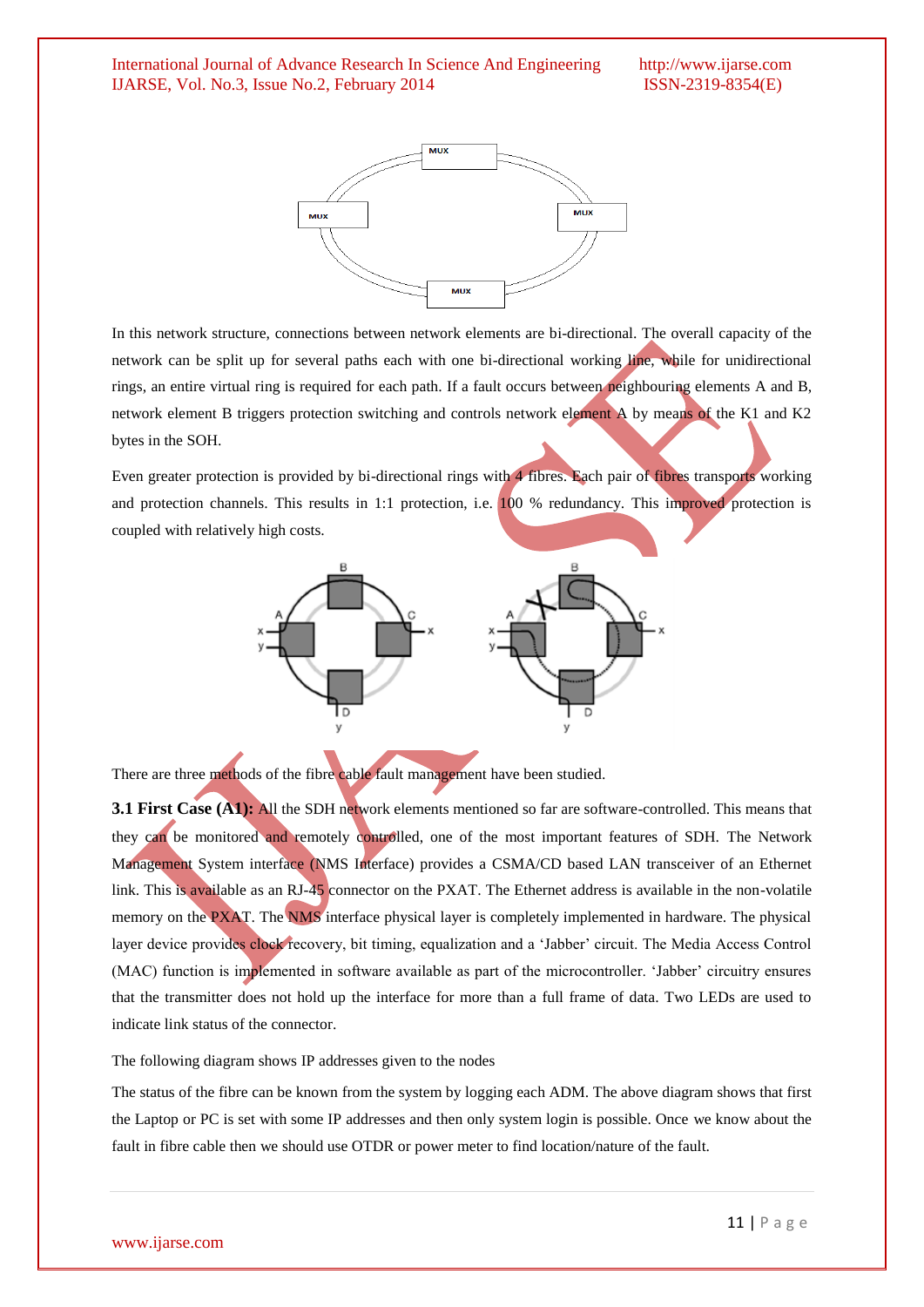

**3.2 Second Case(A2):** The first method used for the faults is very troublesome and time taking because we have to login each system one by one and if there are a number of systems then it will take long time to find faults. The second method used for the fault finding is software based. In This method we can see several system's faults at a time. This method requires skilled resource person and extra cost. System software gives the information about the faults in various fibre cables and the location /nature of the fault can be known by the use of OTDR/Power Meter. The following graph shows the distance for a particular fibre with the help of OTDR.



**3.3 Third Case(A3) :** The above methods are lengthy and require skilled resource person. This proposed method is very quick and no any skilled person is required to operate this. This method requires some extra configuration of systems which are being used in the optical ring networks. A device is also required which can show the near end loss and far end loss of the PCM"s. This device takes input as PCM and indicates loss with the help of LEDs. When there is alarm indicated by near end loss LED, the fault is in local area. This indication of loss is not concerned with fibre cable losses. But when there is alarm of far end, it means there is fibre cable fault near the station (the concerned PCM dropped at the station). The following diagram shows the ring network working with the convertor connections. If there are four stations then four convertors are required. The convertor must have loss indicative LEDs equal to the number of substations in the network.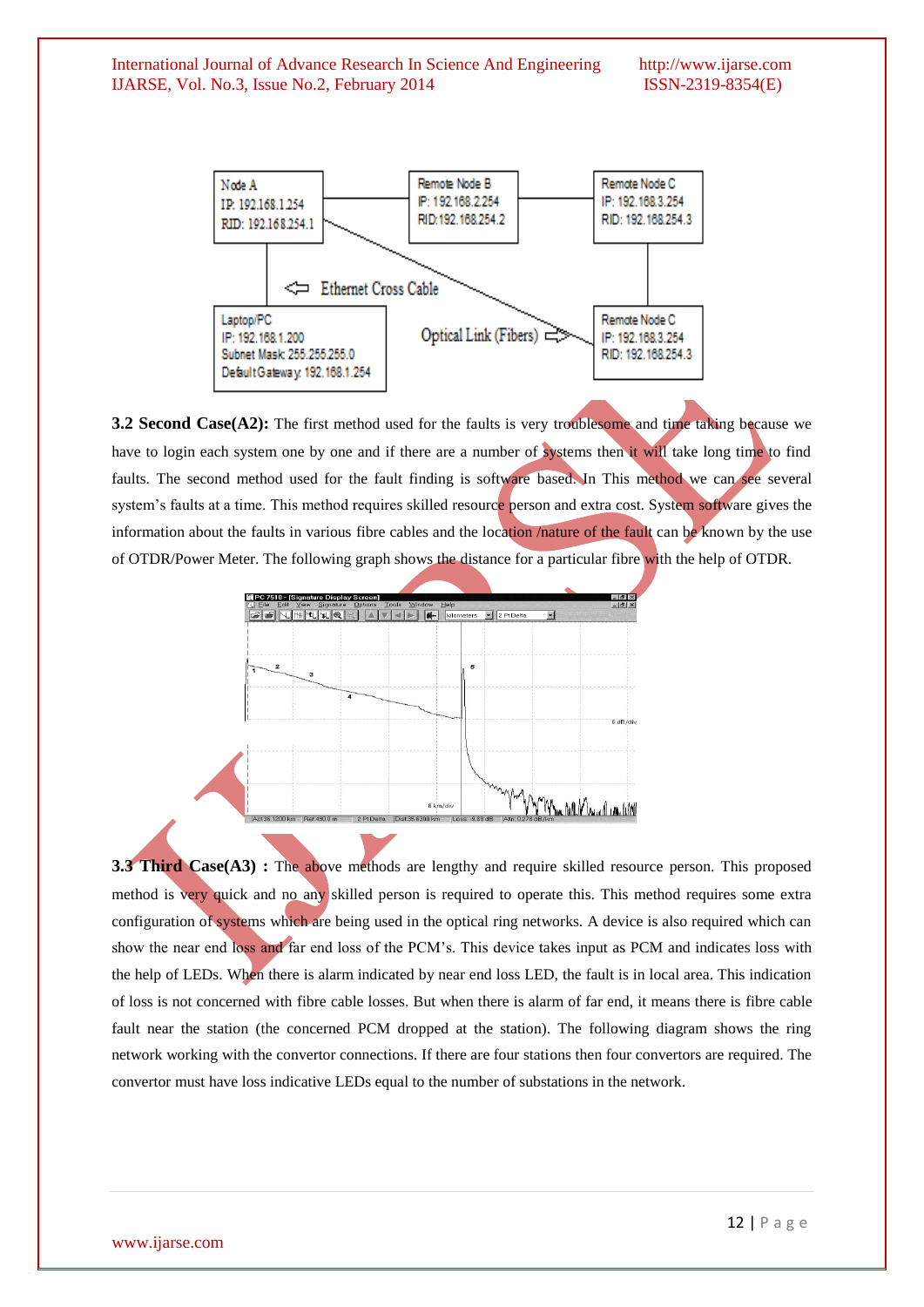

This purposed method is very convenient for the maintenance engineer. As he entered in the office he can see convertor to check the fibre cable faults. When the convertor shows the far end loss of particular station the fault location can be measured with help of OTDR and the action can be taken immediately. The following graph shows the distance for a particular fibre with the help of OTDR.



**Comparison of the methods:** Three methods have been discussed above and comparison can done easily. The following graph shows the comparison of methods.



#### **The following table explains the detailed comparison of the methods.**

| Parameters  | Case A1      | Case A <sub>2</sub> | Case A3  |
|-------------|--------------|---------------------|----------|
| Time        | Highest      | Higher              | Very Low |
| Complexity  | Highest      | Higher              | Low      |
| Maintenance | Not Required | Not Required        | Low      |